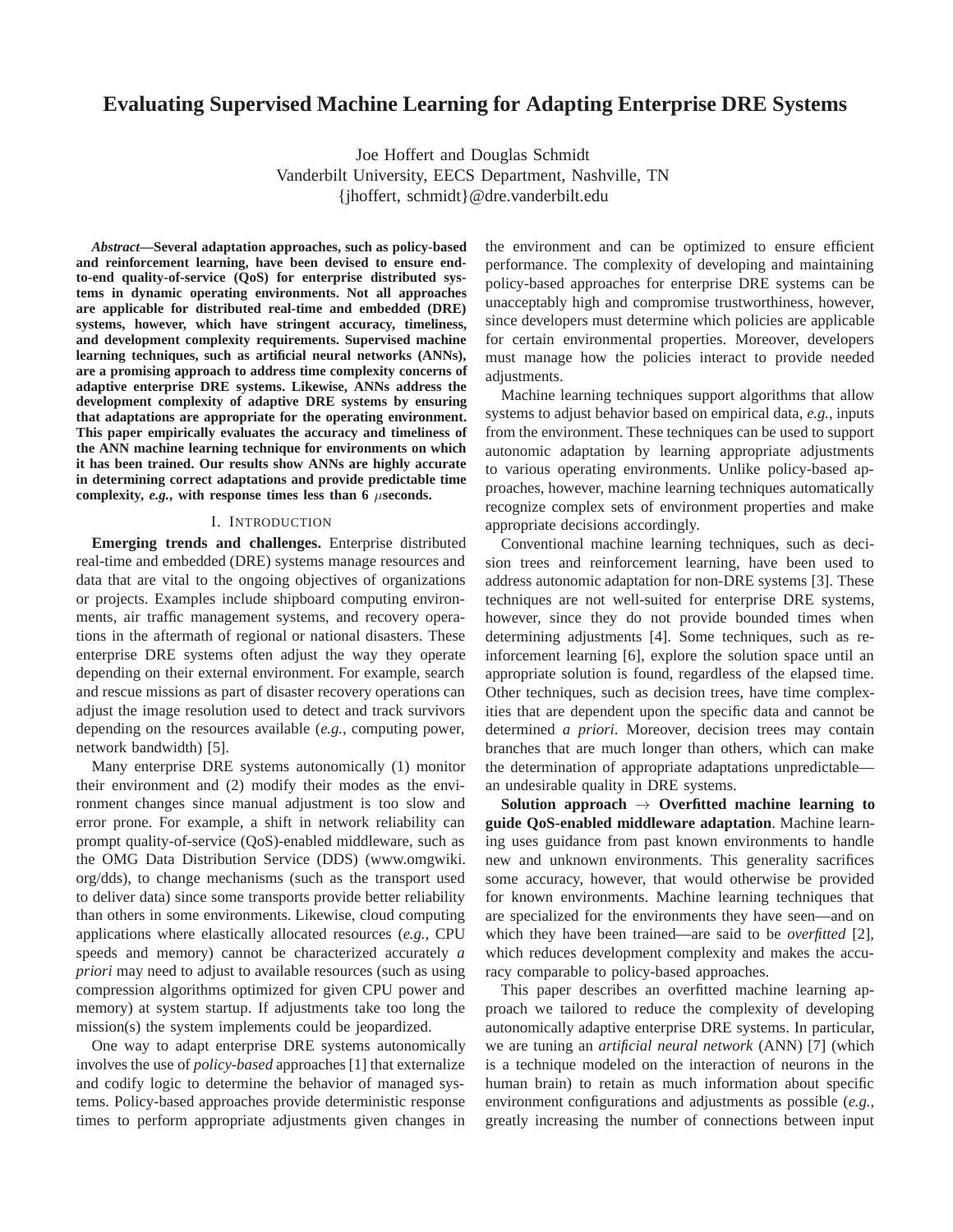environment characteristics and output adjustments typically used in an ANN). Our *ADAptive Middleware And Network Transports* (ADAMANT) work presented in this paper integrates the ANN machine learning technique with the DDS QoS-enabled middleware to ensure accurate, timely, and predictable adaptation to operating environment changes, such as an increase in the data sending rate or number of data receivers.

# II. MOTIVATING EXAMPLE - SEARCH AND RESCUE (SAR) OPERATIONS FOR DISASTER RECOVERY

To motivate the need for overfitting machine learning techniques, this section describes the challenges associated with search and rescue (SAR) operations. SAR operations are part of disaster recovery enterprise DRE systems which manage relief efforts in the aftermath of a disaster, such as a hurricane, earthquake, or tornado. SAR operations help locate and extract survivors in a large metropolitan area after a regional catastrophe. SAR operations use unmanned aerial vehicles (UAVs), existing operational monitoring infrastructure (*e.g.*, building or traffic light mounted cameras intended for security or traffic monitoring), and (temporary) datacenters to receive, process, and transmit event stream data from sensors and monitors to emergency vehicles that can be dispatched to areas where survivors are identified.

Figure 1 shows an example SAR scenario where infrared scans along with GPS coordinates are provided by UAVs and video feeds are provided by existing infrastructure cameras. These infrared scans and video feeds are then sent to a datacenter, where they are processed by fusion applications to detect survivors. Once a survivor is detected the application can develop a three dimensional view and highly accurate position information so that rescue operations can commence.



Fig. 1. **Search and Rescue Motivating Example**

#### III. KEY CHALLENGES OF ENTERPRISE DRE SYSTEMS

Below we summarize key challenges that arise when developing autonomic enterprise DRE systems, such as the SAR motivating example in Section II.

## *A. Challenge 1: Reduction of Development Complexity*

Developing autonomic behavior can incur high complexity due to the number and type of relevant environmental conditions. For example, the number of data receivers can affect the optimal transport protocols and parameter settings used since some protocols provide adequate QoS for a small number of receivers whereas other protocols provide adequate QoS for a larger number of receivers. Codifying this knowledge requires developers to manually (1) determine the appropriate protocol

for a given environment and (2) map this determination accurately into implementation artifacts (*e.g.*, source code). The manual management of mapping between environment and protocol is tedious and error-prone, which increases development complexity and reduces system trustworthiness.

## *B. Challenge 2: Timely Adaptation to Dynamic Environments*

Due to the dynamic environment inherent in enterprise DRE systems, application operations (such as image compression to reduce network traffic or disseminating data with both timeliness and reliability properties) must adjust in a bounded timely—ideally constant time—manner as the environment changes. Operations that cannot adjust quickly and in a bounded amount of time will fail to perform adequately when resources change, *e.g.*, if resources are lost or withdrawn or demand for information increases—operations must be configured to accommodate these changes with appropriate responsiveness to maintain a minimum level of service. If resources increase or demand decreases, operations should adjust as quickly as possible to provide higher fidelity or more expansive coverage. Manual modification is often too slow and error-prone to maintain QoS.

# *C. Challenge 3: Accurate Adaptation to Dynamic Environments*

Application operations in enterprise DRE systems must be able to adjust to changes in the environment accurately. As changes in enterprise DRE systems occur (*e.g.*, increases in networking capability, requests for data from additional senders and receivers, etc.), the system should take advantage of additional resources or provide access to additional data producers and consumers while maintaining or increasing QoS. For a given environment configuration, the enterprise DRE system must accurately implement adjustments that are appropriate to the operating environment.

# IV. SOLUTION APPROACH - OVERFITTING MACHINE LEARNING TECHNIQUES

Our solution approach overfits machine learning techniques to increase accuracy in determining appropriate adjustments, such as adjustments to transport protocols to support QoS in dynamic environments. This approach enables enterprise DRE systems to autonomically adjust to their environments. Moreover, we leverage techniques that provide the time complexity assurance needed for enterprise DRE systems.

Our overfitting approach tunes an ANN to retain a high degree of information about specific environment configurations and adjustments, *e.g.*, increasing the number of *hidden nodes* used in an ANN. Hidden nodes are the computational components that provide connections between the relevant properties of the operating environment (*e.g.*, CPU speed, network reliability) with the adjustments needed for those environments. As the ANN learns, it strengthens or weakens the connections between inputs, hidden nodes, and outputs to provide appropriate adjustments. Increasing the number of hidden nodes increases the level of detail that the ANN maintains. Our approach resolves the challenges presented in Section II as follows: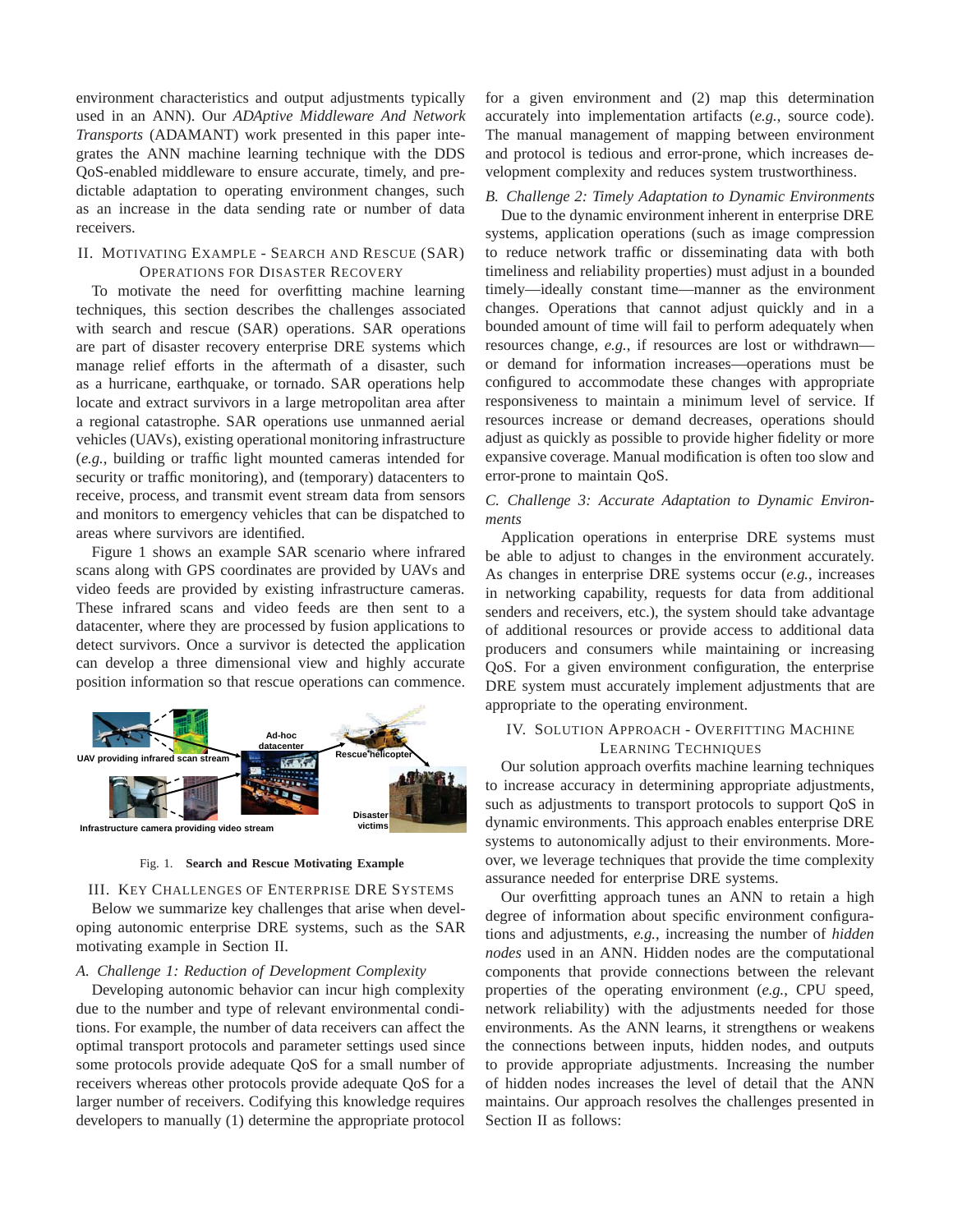• Overfitted machine learning techniques address Challenge 1 in Section III-A by decreasing the development complexity involved with codifying adjustments for multiple configurations of operating environments. Policy-based approaches for autonomic adaptation place the complexity burden on application developers, who must manually maintain operating environment configurations, appropriate adjustments needed, and the mapping between the configurations and the adjustments. Moreover, developers must accurately codify this mapping in their implementations. Overfitted machine learning techniques relieve developers of this burden since they manage the complexity via training to react appropriately, such as the appropriate transport protocol and parameter settings as an operating environment changes.

• Machine learning techniques that utilize a static number of equations for learning address Challenge 2 in Section III-B by providing predictable time complexities for determining appropriate adjustments. In particular, we apply overfitted ANNs to QoS-enabled middleware to support enterprise DRE systems by incorporating the appropriate transport protocol adjustments according to feedback provided while the technique is trained. When an ANN is used in an enterprise DRE system, the time to determine an appropriate adjustment is bounded by the constant number of equations involved.

• Overfitting the machine learning technique addresses Challenge 3 in Section III-C by increasing the technique's accuracy. Our approach increases the accuracy of determining appropriate adjustments for specific operating environments by increasing the number of hidden nodes that connect the operating environment properties, such as CPU speed and network bandwidth, with the appropriate adjustments, such as transport protocols to support QoS. Specifically, overfitting an ANN provides accuracy equal to policy-based approaches.

## V. EXPERIMENTAL RESULTS

The section presents the results of experiments we conducted using an ANN to determine development complexity, timeliness, and accuracy in selecting an appropriate ADAMANT configuration given a particular operating environment. The experimental input data used to train the ANN include ADAMANT with multiple properties of the operating environment varied (*e.g.*, CPU speed, network bandwidth, DDS implementation, percent data loss in the network), along with multiple properties of the application being varied (*e.g.*, number of receivers, sending rate of the data), as would be expected with SAR operations.

We collected 394 inputs from previous experiments where an input consists of data values that determine a particular operating environment (*e.g.*, CPU speed, network bandwidth, number of data receivers, sending rate). We also provided the expected output to the ANN, *i.e.*, the transport protocol that provided the best QoS with respect to data reliability, average latency, and *jitter* (*i.e.*, standard deviation of the latency of network packets). An example of one of the 394 inputs is the following: 3 data receivers, 1% network loss, 25Hz data sending rate, 3GHz CPU, 1Gb network, using the OpenSplice DDS implementation, and specifying reliability and average latency as the QoS properties of interest. Based on our experiments, the corresponding output would be the NAKbased multicast protocol with a 1 ms retransmission timeout.

# *A. Evaluating the Development Complexity of Policy-based Approaches*

Policy-based approaches support a straightforward way to determine optimal transport protocols for a given operating environment. These approaches can direct the system to alter its behavior after certain operating conditions are checked and met. Figure 2 shows an example where the application checks for the following environment properties applicable to the experimental data we collected relevant to SAR operations:

```
if (network_loss_percent == 1 && num_receivers < 5&& sending_rate <= 25Hz && CPU_speed == 3GHz
    88 RAM == 2GB 88 net_bw == 1Gb
    && DDS_impl == OpenSplice
    && metric == reliability_and_avg_latency) {
  transport_framework->use (transport1);
} else if (network loss percent == 3
           && num_receivers >= 5 && num_receivers < 10&& sending_rate > 50Hz && CPU_speed == 850MHz
           && RAM == 500MB && net_bw == 100Mb
           88 DDS impl == OpenDDS
           && metric == reliability_and_jitter) {
  transport_framework->use (transport2);
\} else if ..
            Fig. 2. Policy-based Example
```
(1) percentage loss in the network (*i.e.*, network\_loss\_percent), (2) number of data receivers (*i.e.*, num\_receivers), (3) the rate of publishing data (*i.e.*, sending\_rate), (4) the CPU processing speed (*i.e.*, CPU speed), (5) the random-access memory available (*i.e.*, RAM), (6) the network bandwidth provided (*i.e.*, net bw), (7) the DDS implementation used (*i.e.*, DDS impl), and (8) the QoS properties of interest (*i.e.*, metric).

Policy-based approaches can be optimized since the bounded number of (1) conditions that are checked and (2) the behaviors used to direct the system are explicitly identified. For example, a switch statement or nested if statements in a programming language can be used to implement policybased approaches, as shown in Figure 2. In general, policybased approaches can provide bounded times in searching for an adaptation solution and therefore address the boundedness evaluation criterion of Challenge 2 in Section III-B for adaptation approaches (*e.g.*, switch statements can be optimized for predictable performance). Policy-based approaches also are highly accurate for known solutions since developers can codify the exact behavior needed for a known environment, thereby addressing Challenge 3 in Section III-C.

Accidental complexity increases, however, when the conditions and responses for policy-based approaches are managed manually. Of the 8 properties shown in Figure 2, 6 properties can take an infinite range of potential values which cause an infinite number of combinations to be checked. Moreover, if the policies need to be modified the chance of introducing an error increases with the number of properties considered along with the number of ranges of values for each property. Policy-based approaches thus do not address the accidental development complexity criterion for adaptation approaches, whereas ANNs manage this complexity automatically as part of its learning thus enhancing system trustworthiness.